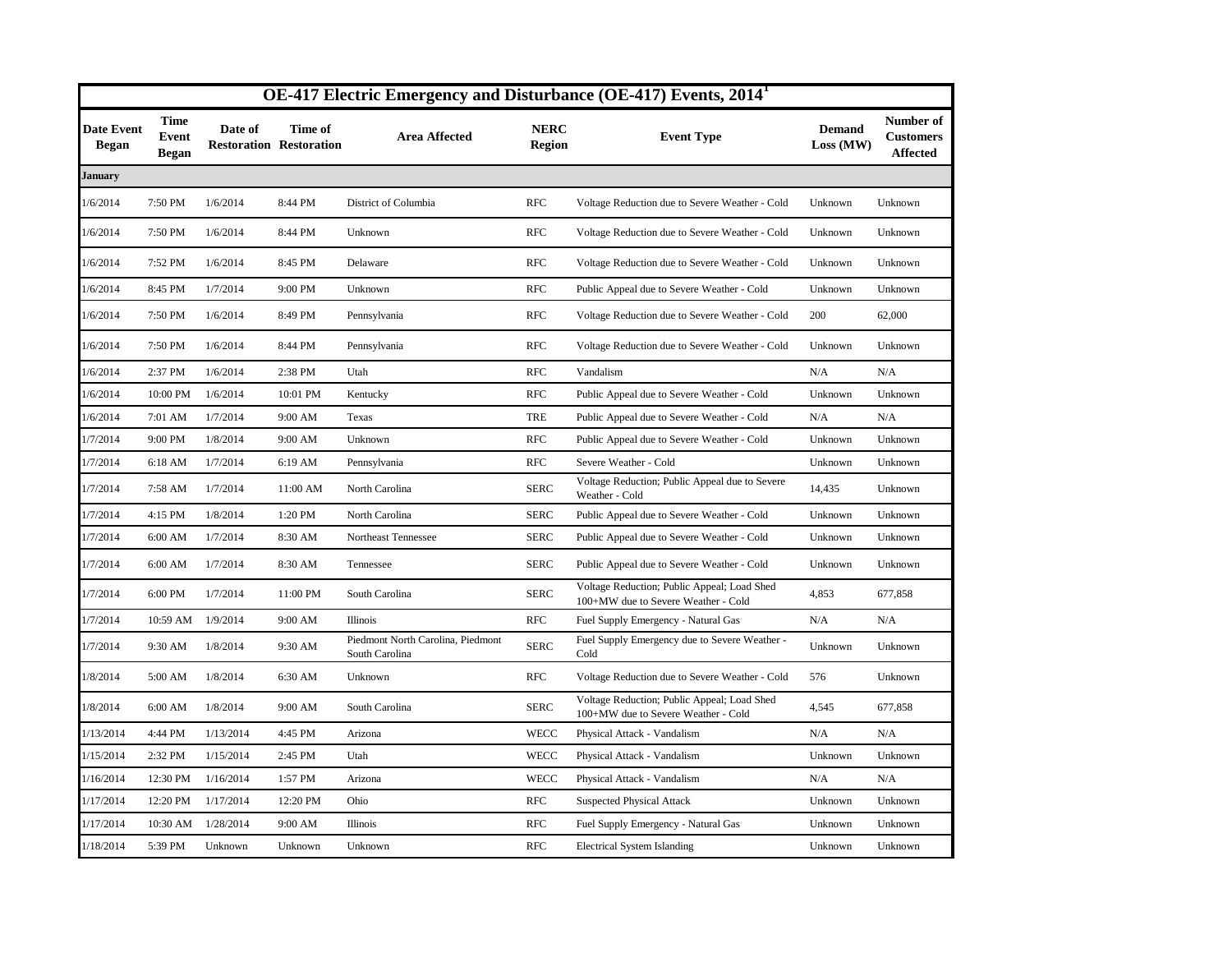|                                   |                                      |           |                                           |                                |                              | OE-417 Electric Emergency and Disturbance (OE-417) Events, 2014 <sup>1</sup> |                            |                                                  |
|-----------------------------------|--------------------------------------|-----------|-------------------------------------------|--------------------------------|------------------------------|------------------------------------------------------------------------------|----------------------------|--------------------------------------------------|
| <b>Date Event</b><br><b>Began</b> | <b>Time</b><br>Event<br><b>Began</b> | Date of   | Time of<br><b>Restoration Restoration</b> | <b>Area Affected</b>           | <b>NERC</b><br><b>Region</b> | <b>Event Type</b>                                                            | <b>Demand</b><br>Loss (MW) | Number of<br><b>Customers</b><br><b>Affected</b> |
| 1/18/2014                         | 9:00 AM                              | 1/18/2014 | 9:45 AM                                   | Texas                          | <b>TRE</b>                   | Public Appeal to Reduce Electricity Usage                                    | Unknown                    | Unknown                                          |
| 1/21/2014                         | 5:00 PM                              | Unknown   | Unknown                                   | New Jersey                     | <b>RFC</b>                   | Physical Attack - Vandalism                                                  | Unknown                    | Unknown                                          |
| 1/21/2014                         | 12:14 PM                             | 1/21/2014 | 12:39 PM                                  | Missouri                       | <b>SERC</b>                  | Physical Attack - Vandalism                                                  | 10                         | Unknown                                          |
| 1/22/2014                         | 1:55 PM                              | 1/22/2014 | 2:55 PM                                   | Wisconsin                      | <b>MRO</b>                   | Physical Attack - Vandalism                                                  | Unknown                    | Unknown                                          |
| 1/22/2014                         | 9:45 AM                              | 1/22/2014 | 8:19 PM                                   | Ohio                           | <b>RFC</b>                   | Physical Attack - Vandalism                                                  | Unknown                    | Unknown                                          |
| 1/22/2014                         | 9:15 PM                              | 1/23/2014 | $3:08$ AM                                 | Burlington County, New Jersey  | <b>RFC</b>                   | <b>Suspected Physical Attack</b>                                             | Unknown                    | Unknown                                          |
| 1/22/2014                         | 12:30 AM                             | 1/22/2014 | 2:45 AM                                   | Wisconsin                      | <b>MRO</b>                   | Physical Attack - Vandalism                                                  | Unknown                    | Unknown                                          |
| 1/23/2014                         | 4:00 AM                              | 1/24/2014 | 12:00 PM                                  | Tennessee                      | <b>SERC</b>                  | Public Appeal due to Severe Weather - Cold                                   | Unknown                    | Unknown                                          |
| 1/23/2014                         | 9:17 PM                              | 1/24/2014 | 5:00 PM                                   | Wynoochee, Washington          | <b>WECC</b>                  | Physical Attack - Vandalism                                                  | Unknown                    | Unknown                                          |
| 1/23/2014                         | 1:04 PM                              | 1/24/2014 | 9:00 AM                                   | Maryland                       | <b>RFC</b>                   | Public Appeal due to Severe Weather - Cold                                   | Unknown                    | Unknown                                          |
| 1/23/2014                         | 4:00 PM                              | 1/24/2014 | 12:00 PM                                  | Tennessee                      | <b>SERC</b>                  | Public Appeal due to Severe Weather - Cold                                   | Unknown                    | Unknown                                          |
| 1/24/2014                         | 12:00 AM                             | 4/9/2014  | 11:53 AM                                  | Wisconsin                      | <b>RFC</b>                   | Fuel Supply Emergency - Coal                                                 | Unknown                    | Unknown                                          |
| 1/24/2014                         | 3:30 PM                              | 1/24/2014 | 5:00 PM                                   | Wisconsin                      | <b>MRO</b>                   | Physical Attack - Vandalism                                                  | Unknown                    | Unknown                                          |
| 1/25/2014                         | 10:00 AM                             | 1/25/2014 | 11:00 AM                                  | Madison, Wisconsin             | <b>MRO</b>                   | Physical Attack - Vandalism                                                  | Unknown                    | Unknown                                          |
| 1/26/2014                         | 11:00 PM                             | Unknown   | Unknown                                   | New Jersey                     | <b>RFC</b>                   | Physical Attack                                                              | Unknown                    | Unknown                                          |
| 1/26/2014                         | 9:00 PM                              | 1/27/2014 | 11:00 AM                                  | Oregon                         | <b>WECC</b>                  | Physical Attack - Vandalism                                                  | N/A                        | N/A                                              |
| 1/27/2014                         | 2:20 PM                              | 1/28/2014 | 9:00 PM                                   | Maryland                       | <b>RFC</b>                   | Public Appeal due to Severe Weather - Cold                                   | Unknown                    | Unknown                                          |
| 1/29/2014                         | 4:00 PM                              | 1/29/2014 | 4:44 PM                                   | Unknown                        | <b>MRO</b>                   | Physical Attack - Vandalism                                                  | Unknown                    | Unknown                                          |
| 1/30/2014                         | 3:00 PM                              | Unknown   | Unknown                                   | Arizona                        | <b>WECC</b>                  | Physical Attack - Vandalism                                                  | Unknown                    | Unknown                                          |
| <b>February</b>                   |                                      |           |                                           |                                |                              |                                                                              |                            |                                                  |
| 2/5/2014                          | 12:00 AM                             | 2/9/2014  | 6:00 PM                                   | Maryland, West Virginia        | <b>RFC</b>                   | Severe Weather - Snow/Ice                                                    | Unknown                    | 101,580                                          |
| 2/5/2014                          | 1:00 AM                              | 2/9/2014  | 8:40 PM                                   | Pennsylvania                   | <b>RFC</b>                   | Severe Weather - Snow/Ice                                                    | Unknown                    | 144,000                                          |
| 2/5/2014                          | 5:00 AM                              | 2/5/2014  | 5:01 AM                                   | Pennsylvania                   | <b>RFC</b>                   | Severe Weather - Snow/Ice                                                    | Unknown                    | 715,000                                          |
| 2/5/2014                          | 7:00 AM                              | 2/23/2014 | 7:00 AM                                   | New York                       | <b>NPCC</b>                  | Fuel Supply Emergency - Coal                                                 | 300                        | Unknown                                          |
| 2/5/2014                          | 7:35 AM                              | 2/7/2014  | 4:03 AM                                   | Lancaster Region, Pennsylvania | <b>RFC</b>                   | Severe Weather - Snow/Ice                                                    | Unknown                    | 62,159                                           |
| 2/5/2014                          | 8:05 AM                              | 2/5/2014  | 8:06 AM                                   | Baltimore, Maryland            | <b>RFC</b>                   | Severe Weather - Ice                                                         | 800                        | 181,000                                          |
| 2/6/2014                          | 1:00 PM                              | 2/6/2014  | 10:00 PM                                  | California                     | <b>WECC</b>                  | Fuel Supply Emergency - Natural Gas                                          | 4,000                      | Unknown                                          |
| 2/6/2014                          | 1:05 PM                              | 2/6/2014  | 7:15 PM                                   | Northern California            | WECC                         | Fuel Supply Emergency - Natural Gas                                          | 160                        | Unknown                                          |
| 2/6/2014                          | 1:58 PM                              | 2/6/2014  | 8:40 PM                                   | Rio Grande Valley Texas        | <b>TRE</b>                   | Public Appeal to Reduce Electricity Usage                                    | Unknown                    | Unknown                                          |
| 2/6/2014                          | 2:15 PM                              | 2/6/2014  | 7:39 PM                                   | California                     | <b>WECC</b>                  | Fuel Supply Emergency - Natural Gas                                          | 611                        | Unknown                                          |
| 2/6/2014                          | 3:35 PM                              | 2/7/2014  | 11:30 AM                                  | <b>ERCOT</b> Region Texas      | <b>TRE</b>                   | Public Appeal to Reduce Electricity Usage                                    | Unknown                    | Unknown                                          |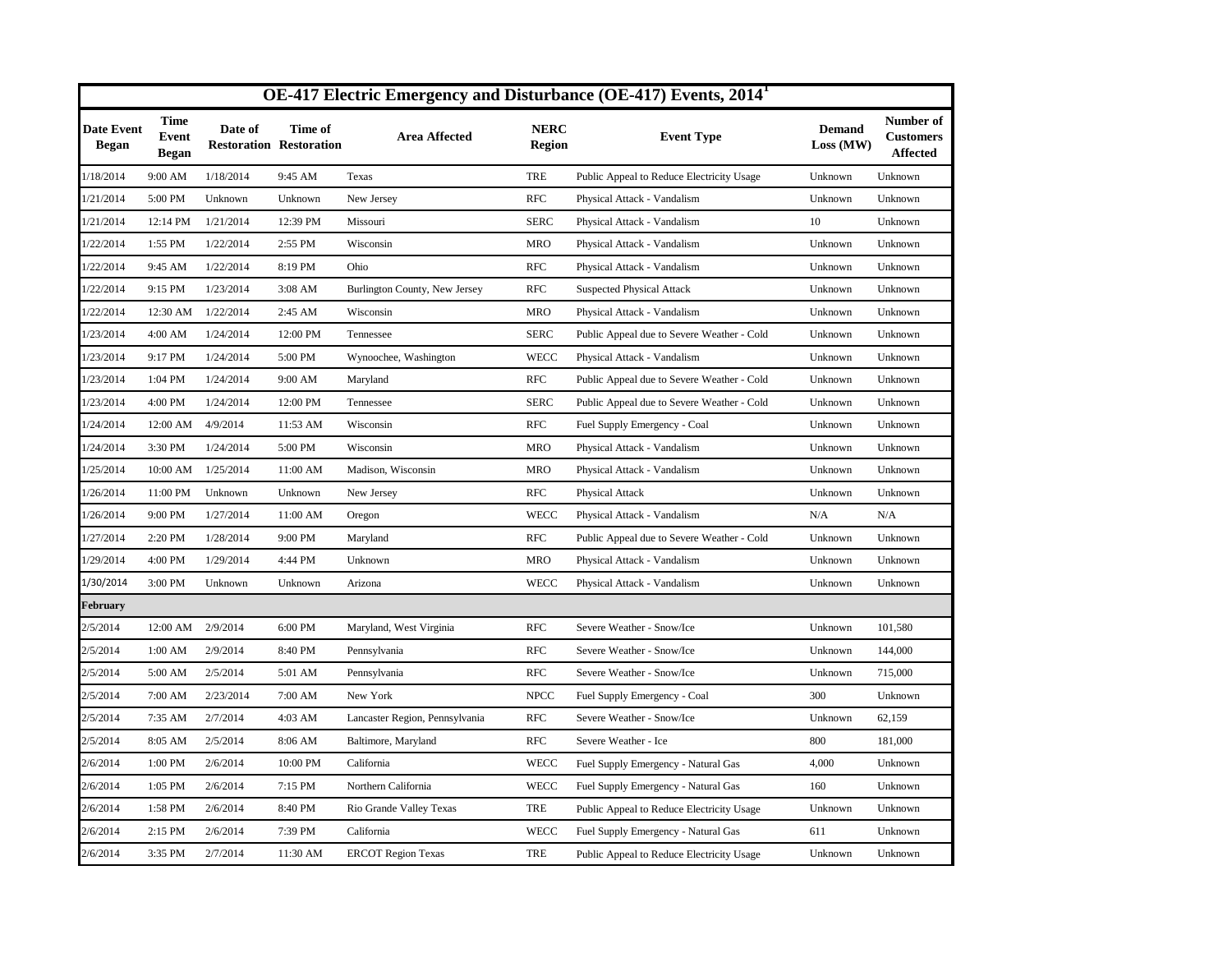|                                   |                                             |           |                                           |                                              |                              | OE-417 Electric Emergency and Disturbance (OE-417) Events, 2014 <sup>1</sup> |                            |                                                  |
|-----------------------------------|---------------------------------------------|-----------|-------------------------------------------|----------------------------------------------|------------------------------|------------------------------------------------------------------------------|----------------------------|--------------------------------------------------|
| <b>Date Event</b><br><b>Began</b> | <b>Time</b><br><b>Event</b><br><b>Began</b> | Date of   | Time of<br><b>Restoration Restoration</b> | <b>Area Affected</b>                         | <b>NERC</b><br><b>Region</b> | <b>Event Type</b>                                                            | <b>Demand</b><br>Loss (MW) | Number of<br><b>Customers</b><br><b>Affected</b> |
| 2/7/2014                          | 7:00 AM                                     | 3/21/2014 | 8:00 AM                                   | Niagara County New York                      | <b>NPCC</b>                  | Fuel Supply Emergency - Coal                                                 | 675                        | Unknown                                          |
| 2/7/2014                          | 4:30 PM                                     | 2/8/2014  | 9:00 AM                                   | <b>ERCOT Region Texas</b>                    | <b>TRE</b>                   | Public Appeal to Reduce Electricity Usage                                    | Unknown                    | Unknown                                          |
| 2/7/2014                          | 4:50 PM                                     | 2/7/2014  | 8:30 PM                                   | Texas                                        | <b>TRE</b>                   | Public Appeal to Reduce Electricity Usage                                    | Unknown                    | Unknown                                          |
| 2/12/2014                         | 7:48 AM                                     | 2/15/2014 | 4:30 AM                                   | Northern/Northeastern Georgia                | <b>SERC</b>                  | Severe Weather - Snow/Ice                                                    | 1,246                      | 373,835                                          |
| 2/12/2014                         | 11:03 AM                                    | 2/15/2014 | 8:40 AM                                   | South Carolina                               | <b>SERC</b>                  | Severe Weather - Snow/Ice                                                    | 700                        | 120,124                                          |
| 2/12/2014                         | 12:10 PM                                    | 2/15/2014 | 3:20 PM                                   | North Carolina                               | <b>SERC</b>                  | Severe Weather - Snow/Ice                                                    | Unknown                    | 200,000                                          |
| 2/12/2014                         | 2:15 PM                                     | 2/12/2014 | 2:16 PM                                   | Vermont                                      | <b>NPCC</b>                  | Physical Attack - Vandalism                                                  | Unknown                    | Unknown                                          |
| 2/14/2014                         | 1:00 PM                                     | 2/14/2014 | 3:00 PM                                   | Portland, Oregon                             | <b>WECC</b>                  | Physical Attack - Vandalism                                                  | Unknown                    | Unknown                                          |
| 2/18/2014                         | 6:43 PM                                     | 2/18/2014 | 6:44 PM                                   | Bend, Oregon                                 | <b>WECC</b>                  | Physical Attack - Vandalism                                                  | N/A                        | N/A                                              |
| 2/20/2014                         | 4:40 PM                                     | 2/21/2014 | 11:59 PM                                  | Missouri, Illinois                           | <b>SERC</b>                  | Severe Weather - Snow/Ice                                                    | Unknown                    | 66,000                                           |
| 2/21/2014                         | 2:53 AM                                     | 2/21/2014 | 9:00 PM                                   | Northern/Northeastern Georgia                | <b>SERC</b>                  | Severe Weather - Thunderstorms/High Winds                                    | 221                        | 66,445                                           |
| March                             |                                             |           |                                           |                                              |                              |                                                                              |                            |                                                  |
| 3/2/2014                          | 7:00 PM                                     | 3/4/2014  | 9:00 AM                                   | <b>ERCOT Region Texas</b>                    | <b>TRE</b>                   | Public Appeal due to Severe Weather - Cold                                   | N/A                        | N/A                                              |
| 3/3/2014                          | 5:25 PM                                     | 3/3/2014  | 5:25 PM                                   | New York                                     | <b>NPCC</b>                  | <b>Suspected Physical Attack</b>                                             | Unknown                    | Unknown                                          |
| 3/3/2014                          | 6:40 AM                                     | 3/3/2014  | 3:28 PM                                   | Tennessee                                    | <b>SERC</b>                  | Severe Weather - Winter Storm                                                | Unknown                    | 65,904                                           |
| 3/3/2014                          | 1:48 AM                                     | 3/3/2014  | 1:49 AM                                   | Mid-Columbia River Generation,<br>Washington | WECC                         | Fuel Supply Emergency - Hydro                                                | 630                        | Unknown                                          |
| 3/4/2014                          | 9:06 AM                                     | 3/17/2014 | 9:06 AM                                   | Weston, Wisconsin                            | <b>MRO</b>                   | Fuel Supply Emergency - Coal                                                 | Unknown                    | Unknown                                          |
| 3/5/2014                          | 5:06 PM                                     | 3/5/2014  | 5:07 PM                                   | Salt Lake City, Utah                         | WECC                         | Physical Attack                                                              | Unknown                    | Unknown                                          |
| 3/7/2014                          | 3:30 AM                                     | 3/7/2014  | 9:00 PM                                   | Triad, North Carolina                        | <b>SERC</b>                  | Severe Weather - Winter Storm                                                | 1500                       | 370,900                                          |
| 3/11/2014                         | 12:00 AM                                    | 3/13/2014 | 12:00 AM                                  | Boone County, Iowa                           | <b>MRO</b>                   | <b>Suspected Physical Attack</b>                                             | Unknown                    | Unknown                                          |
| 3/12/2014                         | 7:35 PM                                     | 3/13/2014 | 12:00 PM                                  | North Carolina                               | <b>SERC</b>                  | Severe Weather - High Winds                                                  | 250                        | 61,377                                           |
| 3/14/2014                         | 12:34 PM                                    | 3/14/2014 | 4:45 PM                                   | Boone County, Iowa                           | <b>MRO</b>                   | Physical Attack - Vandalism                                                  | Unknown                    | Unknown                                          |
| 3/17/2014                         | 5:25 PM                                     | 3/18/2014 | 12:56 AM                                  | Glendale, Arizona                            | WECC                         | Physical Attack - Sabatoge                                                   | N/A                        | N/A                                              |
| 3/20/2014                         | 12:00 AM                                    | 3/20/2014 | 12:01 AM                                  | New York                                     | <b>NPCC</b>                  | <b>Suspected Cyber Attack</b>                                                | Unknown                    | Unknown                                          |
| 3/24/2014                         | 11:07 AM                                    | 3/24/2014 | 11:08 AM                                  | Salt Lake City, Utah                         | WECC                         | Physical Attack - Vandalism                                                  | N/A                        | N/A                                              |
| 3/26/2014                         | 4:00 PM                                     | 4/10/2014 | 12:00 PM                                  | Iowa                                         | <b>MRO</b>                   | Physical Attack                                                              | N/A                        | N/A                                              |
| 3/26/2014                         | 1:37 PM                                     | 3/26/2014 | 2:33 PM                                   | Montana                                      | <b>WECC</b>                  | Electrical System Separation (Islanding)                                     | Unknown                    | Unknown                                          |
| 3/31/2014                         | 3:41 PM                                     | 3/31/2014 | 8:08 PM                                   | Puerto Rico                                  | N/A                          | <b>System Wide Voltage Reduction</b>                                         | Unknown                    | Unknown                                          |
| April                             |                                             |           |                                           |                                              |                              |                                                                              |                            |                                                  |
| 4/3/2014                          | 12:00 AM Unknown                            |           | Unknown                                   | Texas                                        | TRE                          | Fuel Supply Emergency - Coal                                                 | Unknown                    | Unknown                                          |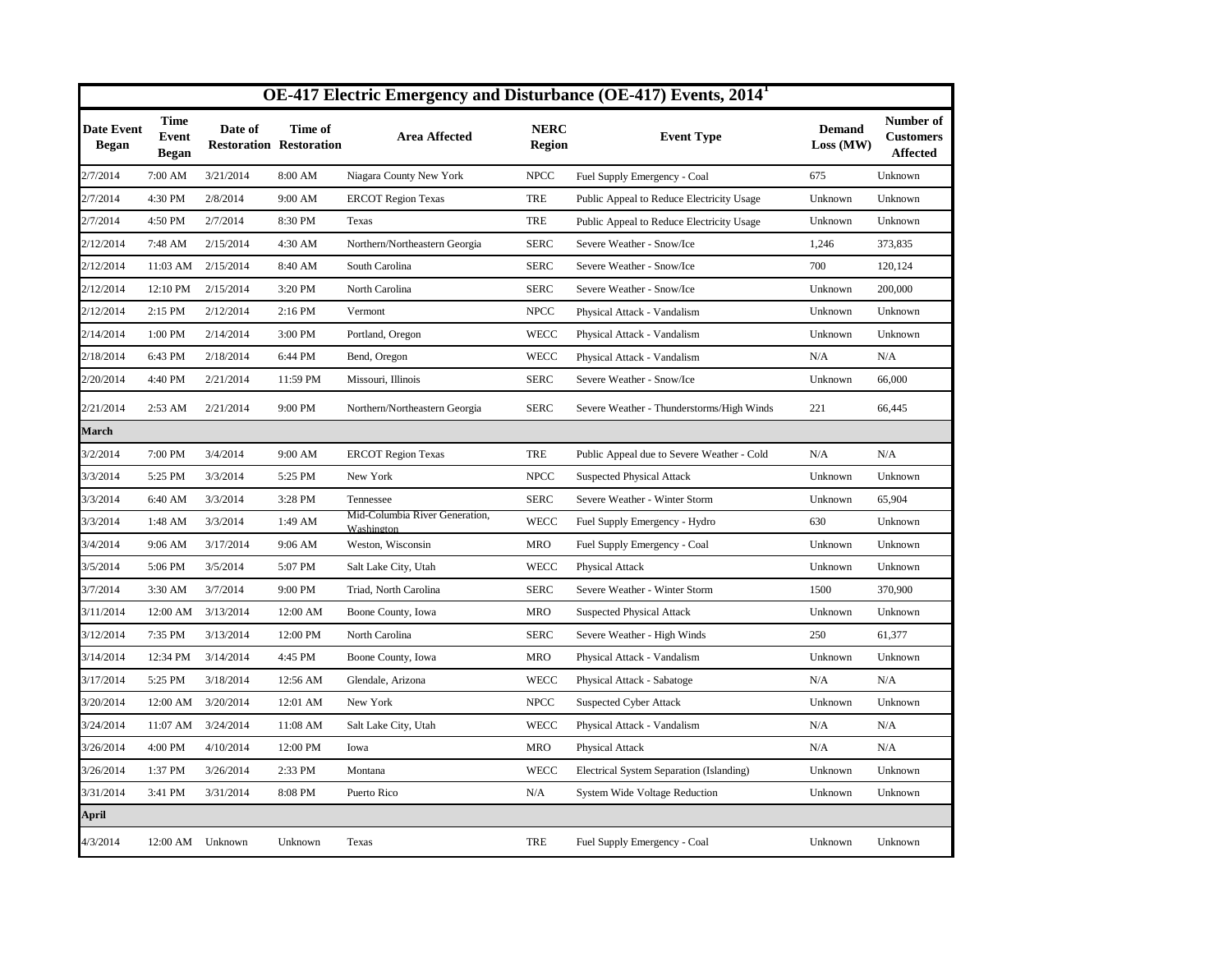|                            |                                             |           |                                           |                                               |                              | OE-417 Electric Emergency and Disturbance (OE-417) Events, 2014 <sup>1</sup> |                            |                                                  |
|----------------------------|---------------------------------------------|-----------|-------------------------------------------|-----------------------------------------------|------------------------------|------------------------------------------------------------------------------|----------------------------|--------------------------------------------------|
| Date Event<br><b>Began</b> | <b>Time</b><br><b>Event</b><br><b>Began</b> | Date of   | Time of<br><b>Restoration Restoration</b> | <b>Area Affected</b>                          | <b>NERC</b><br><b>Region</b> | <b>Event Type</b>                                                            | <b>Demand</b><br>Loss (MW) | Number of<br><b>Customers</b><br><b>Affected</b> |
| 4/3/2014                   | 2:45 PM                                     | 4/9/2014  | 11:53 AM                                  | Wisconsin                                     | <b>MRO</b>                   | Fuel Supply Emergency - Coal                                                 | Unknown                    | Unknown                                          |
| 4/4/2014                   | 3:30 AM                                     | 4/4/2014  | 8:15 AM                                   | Central Arkansas                              | <b>SERC</b>                  | Severe Weather - Wind                                                        | Unknown                    | 57,200                                           |
| 4/8/2014                   | 1:00 PM                                     | 4/8/2014  | 1:01 PM                                   | Davis, California                             | <b>WECC</b>                  | Physical Attack - Vandalism                                                  | Unknown                    | Unknown                                          |
| 4/8/2014                   | 11:09 AM                                    | 4/8/2014  | 11:20 AM                                  | Puerto Rico                                   | N/A                          | <b>Voltage Reduction</b>                                                     | Unknown                    | Unknown                                          |
| 4/12/2014                  | 6:15 PM                                     | 4/14/2014 | 9:00 AM                                   | Western and Central Michigan                  | <b>RFC</b>                   | Severe Weather - Thunderstorms                                               | Unknown                    | 50,000                                           |
| 4/12/2014                  | 8:00 PM                                     | 4/15/2014 | 7:30 PM                                   | Michigan                                      | <b>RFC</b>                   | Severe Weather                                                               | Unknown                    | 164,000                                          |
| 4/23/2014                  | 7:45 PM                                     | 4/23/2014 | 8:37 PM                                   | Baton Rouge, Louisiana                        | <b>SERC</b>                  | Load shedding of 100 Megawatts                                               | 163                        | 28,000                                           |
| 4/24/2014                  | 3:02 PM                                     | 4/24/2014 | 5:13 PM                                   | Alberta, Canada                               | <b>WECC</b>                  | Electrical System Separation (Islanding)                                     | Unknown                    | Unknown                                          |
| 4/25/2014                  | 7:00 AM                                     | 4/25/2014 | 7:30 AM                                   | Delaware                                      | <b>RFC</b>                   | Physical Attack - Vandalism                                                  | Unknown                    | Unknown                                          |
| 4/27/2014                  | 9:15 AM                                     | Unknown   | Unknown                                   | Alberta, Canada                               | <b>WECC</b>                  | Electrical System Separation (Islanding)                                     | 9750                       | 4,000,000                                        |
| 4/27/2014                  | 12:07 PM                                    | 4/27/2014 | 12:09 PM                                  | Albany, Oregon                                | WECC                         | Physical Attack - Vandalism                                                  | Unknown                    | Unknown                                          |
| 4/29/2014                  | 11:30 PM                                    | 4/29/2014 | 12:30 PM                                  | Mississippi, Alabama                          | <b>SERC</b>                  | Severe Weather - Thunderstorms                                               | 355                        | 106,648                                          |
| 4/29/2014                  | 9:37 AM                                     | 5/1/2014  | 9:00 AM                                   | Northeastern Mississippi, Northern<br>Alabama | <b>SERC</b>                  | Severe Weather - Thunderstorms                                               | Unknown                    | 57,000                                           |
| 4/30/2014                  | 3:50 AM                                     | 4/30/2014 | 2:00 PM                                   | Alabama, Florida, Georgia                     | <b>SERC</b>                  | Severe Weather - Thunderstorms                                               | 296                        | 89,000                                           |
| May                        |                                             |           |                                           |                                               |                              |                                                                              |                            |                                                  |
| 5/8/2014                   | 8:39 AM                                     | 5/8/2014  | 8:40 AM                                   | Imperial Valley, California                   | <b>WECC</b>                  | <b>Physical Attack</b>                                                       | Unknown                    | Unknown                                          |
| 5/8/2014                   | 1:00 AM                                     | 5/8/2014  | $1:01$ AM                                 | Mississippi                                   | <b>SERC</b>                  | <b>Physical Attack</b>                                                       | Unknown                    | Unknown                                          |
| 5/9/2014                   | 6:00 PM                                     | 5/11/2014 | 1:00 PM                                   | Indiana                                       | <b>RFC</b>                   | Severe Weather - Heavy Winds                                                 | Unknown                    | 56,000                                           |
| 5/11/2014                  | 6:38 PM                                     | 5/11/2014 | 6:39 PM                                   | MISO North, Minnesota                         | <b>MRO</b>                   | Physical Attack - Vandalism                                                  | Unknown                    | Unknown                                          |
| 5/12/2014                  | 1:14 PM                                     | 5/12/2014 | 1:15 PM                                   | Layton, Utah                                  | <b>WECC</b>                  | Physical Attack - Vandalism                                                  | Unknown                    | Unknown                                          |
| 5/14/2014                  | 3:34 PM                                     | Unknown   | Unknown                                   | San Diego & Orange Counties,<br>California    | <b>WECC</b>                  | Public Appeal to Reduce Electricity Usage - Wild<br>Fires                    | N/A                        | 426                                              |
| 5/15/2014                  | 10:43 AM                                    | Unknown   | Unknown                                   | San Diego & Orange Counties,<br>California    | <b>WECC</b>                  | Public Appeal to Reduce Electricity Usage - Wild<br>Fires                    | 3,300                      | 1,400,000                                        |
| 5/15/2014                  | 12:10 PM                                    | 5/15/2014 | 12:13 PM                                  | Whiting, Indiana                              | <b>RFC</b>                   | <b>Suspected Physical Attack</b>                                             | N/A                        | N/A                                              |
| 5/16/2014                  | 10:43 AM                                    | 5/16/2014 | 9:00 PM                                   | San Diego & Orange Counties,<br>California    | <b>WECC</b>                  | Public Appeal to Reduce Electricity Usage - Wild<br>Fires                    | 3,900                      | 1,400,000                                        |
| 5/20/2014                  | 7:01 AM                                     | 5/20/2014 | 7:02 AM                                   | Duchesne County, Utah                         | <b>WECC</b>                  | Physical Attack - Vandalism                                                  | N/A                        | N/A                                              |
| 5/23/2014                  | 3:00 PM                                     | 5/25/2014 | 7:00 PM                                   | North Carolina                                | <b>SERC</b>                  | Physical Attack - Vandalism                                                  | Unknown                    | Unknown                                          |
| 5/26/2014                  | 12:31 PM                                    | 5/26/2014 | 1:18 PM                                   | British Columbia & Alberta, Canada            | <b>WECC</b>                  | Electrical System Separation (Islanding)                                     | Unknown                    | Unknown                                          |
| 5/27/2014                  | 11:00 AM                                    | 5/27/2014 | 4:53 PM                                   | Phoenix, Arizona                              | <b>WECC</b>                  | Physical Attack - Vandalism                                                  | N/A                        | N/A                                              |
| June                       |                                             |           |                                           |                                               |                              |                                                                              |                            |                                                  |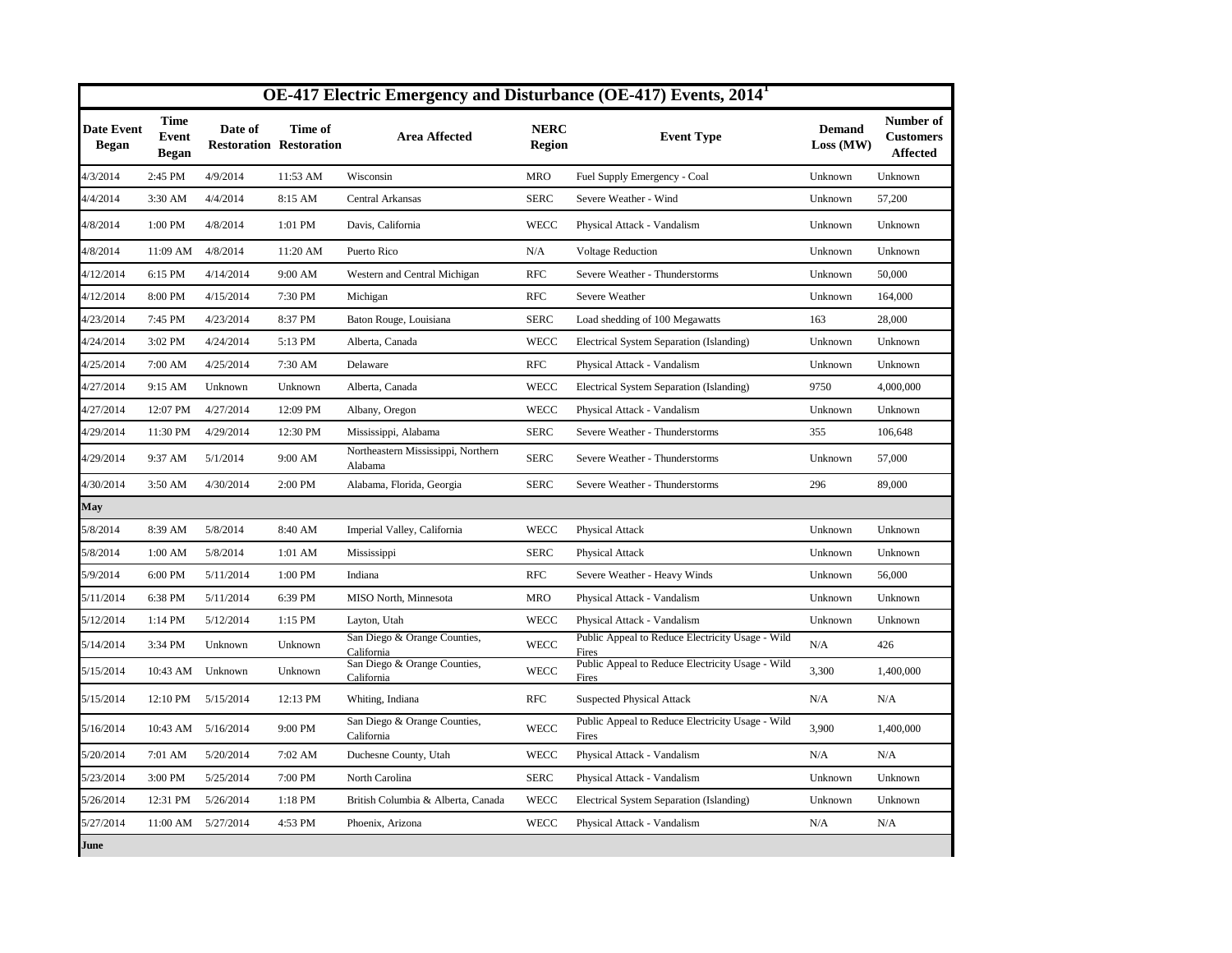|                                   |                                             |                                           |                              |                                                                                       |                              | OE-417 Electric Emergency and Disturbance (OE-417) Events, 2014 <sup>1</sup> |                            |                                                  |
|-----------------------------------|---------------------------------------------|-------------------------------------------|------------------------------|---------------------------------------------------------------------------------------|------------------------------|------------------------------------------------------------------------------|----------------------------|--------------------------------------------------|
| <b>Date Event</b><br><b>Began</b> | <b>Time</b><br><b>Event</b><br><b>Began</b> | Date of<br><b>Restoration Restoration</b> | Time of                      | <b>Area Affected</b>                                                                  | <b>NERC</b><br><b>Region</b> | <b>Event Type</b>                                                            | <b>Demand</b><br>Loss (MW) | Number of<br><b>Customers</b><br><b>Affected</b> |
| 6/3/2014                          | 1:38 AM                                     | 6/3/2014                                  | 1:43 AM Texas                |                                                                                       | <b>ERCOT</b>                 | Physical Attack - Vandalism                                                  | Unknown                    | Unknown                                          |
| 6/3/2014                          | 3:32 PM                                     | 6/3/2014                                  | 3:59 PM Alberta, Canada      |                                                                                       | <b>WECC</b>                  | <b>Electrical System Islanding</b>                                           | 338                        | N/A                                              |
| 6/5/2014                          | 3:00 AM                                     | 6/7/2014                                  |                              | 11:45 PM Shelby County, Tennessee                                                     | <b>SERC</b>                  | Severe Weather - Thunderstorms                                               | 494                        | 38,500                                           |
| 6/6/2014                          | 1:00 PM                                     | Unknown                                   | Unknown Texas                |                                                                                       | <b>ERCOT</b>                 | Fuel Supply Emergency - Coal                                                 | Unknown                    | Unknown                                          |
| 6/5/2014                          | 1:06 PM                                     | 6/5/2014                                  | 1:07 PM West Tennessee       |                                                                                       | <b>SERC</b>                  | Severe Weather - Thunderstorms                                               | Unknown                    | 56,475                                           |
| 6/7/2014                          | 11:00 PM                                    | 6/8/2014                                  |                              | 5:30 AM North and Central, Alabama                                                    | <b>SERC</b>                  | Severe Weather - Thunderstorms                                               | 217                        | 65,000                                           |
| 6/9/2014                          | $11:07$ AM                                  | 6/9/2014                                  | 11:30 AM Alberta, Canada     |                                                                                       | <b>WECC</b>                  | <b>Electrical System Islanding</b>                                           | Unknown                    | Unknown                                          |
| 6/11/2014                         | 9:30 AM                                     | 6/11/2014                                 | 9:31 AM Nogales, Arizona     |                                                                                       | <b>WECC</b>                  | <b>Suspected Physical Attack</b>                                             | N/A                        | N/A                                              |
| 6/10/2014                         | 9:50 PM                                     | 6/11/2014                                 | 2:30 PM West Virginia        |                                                                                       | <b>RFC</b>                   | Severe Weather - Thunderstorms                                               | Unknown                    | 66,383                                           |
| 6/11/2014                         | 4:00 PM                                     | 6/11/2014                                 | 4:30 PM Southern Mississippi |                                                                                       | <b>SERC</b>                  | Physical Attack - Vandalism                                                  | N/A                        | N/A                                              |
| 6/12/2014                         | 9:10 AM                                     | 6/12/2014                                 |                              | 9:11 AM Somervell County, Texas                                                       | <b>ERCOT</b>                 | <b>Suspected Physical Attack</b>                                             | Unknown                    | Unknown                                          |
| 6/15/2014                         | 12:00 AM                                    | 6/15/2014                                 | 1:00 AM Central Minnesota    |                                                                                       | <b>MRO</b>                   | Severe Weather - Thunderstorms                                               | Unknown                    | 55,951                                           |
| 6/18/2014                         | 9:52 AM                                     | 6/18/2014                                 | 7:00 PM Washington           |                                                                                       | <b>WECC</b>                  | Physical Attack - Vandalism                                                  | Unknown                    | Unknown                                          |
| 6/18/2014                         | 5:00 PM                                     | 6/20/2014                                 | 3:00 PM Southeast Michigan   |                                                                                       | <b>RFC</b>                   | Severe Weather - Thunderstorms                                               | Unknown                    | 138,802                                          |
| 6/19/2014                         | 8:47 AM                                     | 6/19/2014                                 | 8:48 AM Nashville, Tennessee |                                                                                       | <b>SERC</b>                  | Physical Attack - Vandalism                                                  | Unknown                    | Unknown                                          |
| 6/24/2014                         | 2:54 PM                                     | 6/24/2014                                 | 2:55 PM Nashville, Tennessee |                                                                                       | <b>SERC</b>                  | Physical Attack - Vandalism                                                  | Unknown                    | Unknown                                          |
| 6/27/2014                         | 1:21 PM                                     | Unknown                                   | Unknown Wisconsin            |                                                                                       | <b>MRO</b>                   | Fuel Supply Emergency - Coal                                                 | Unknown                    | Unknown                                          |
| 6/30/2014                         | 5:55 PM                                     | 7/1/2014                                  | 2:53 AM Southeast Wisconsin  |                                                                                       | <b>MRO</b>                   | Severe Weather - Thunderstorms                                               | 424                        | 120,000                                          |
| 6/30/2014                         | 8:00 PM                                     | 7/2/2014                                  | 6:30 PM Illinois             |                                                                                       | <b>RFC</b>                   | Severe Weather - Thunderstorms                                               | Unknown                    | 420,000                                          |
| 6/30/2014                         | 11:20 PM                                    | 7/1/2014                                  |                              | 5:00 PM North Central Indiana                                                         | <b>RFC</b>                   | Severe Weather - Thunderstorms                                               | Unknown                    | 127,000                                          |
| July                              |                                             |                                           |                              |                                                                                       |                              |                                                                              |                            |                                                  |
| 7/1/2014                          | 5:00 AM                                     | 7/2/2014                                  | 2:00 AM Indiana, Michigan    |                                                                                       | <b>RFC</b>                   | Severe Weather - Thunderstorms                                               | Unknown                    | 57,237                                           |
| 7/2/2014                          | 8:39 AM                                     | 7/28/2014                                 | 3:13 PM Wisconsin            |                                                                                       | <b>MRO</b>                   | Fuel Supply Emergency - Coal                                                 | Unknown                    | Unknown                                          |
| 7/1/2014                          | 3:30 AM                                     | Unknown                                   | Unknown Southwest Michigan   |                                                                                       | <b>RFC</b>                   | Severe Weather - Thunderstorms                                               | Unknown                    | 51,000                                           |
| 7/1/2014                          | 4:00 AM                                     | 7/3/2014                                  | 11:30 PM Southeast Michigan  |                                                                                       | <b>RFC</b>                   | Severe Weather - Thunderstorms                                               | Unknown                    | 140,000                                          |
| 7/3/2014                          | 6:00 PM                                     | 7/6/2014                                  | 12:00 PM Pennsylvania        |                                                                                       | <b>RFC</b>                   | Severe Weather - Thunderstorms                                               | Unknown                    | 298,165                                          |
| 7/3/2014                          | 10:55 PM                                    | 7/4/2014                                  |                              | Vermont, New Hampshire, Maine,<br>1:50 AM Rhode Island, Massachusetts,<br>Connecticut | <b>NPCC</b>                  | Severe Weather - Thunderstorms                                               | Unknown                    | 64,000                                           |
| 7/8/2014                          | 8:30 PM                                     | 7/11/2014                                 | 11:00 PM Pennsylvania        |                                                                                       | <b>RFC</b>                   | Severe Weather - Thunderstorms                                               | Unknown                    | 260,000                                          |
| 7/8/2014                          | 9:31 PM                                     | Unknown                                   | Unknown Maryland             |                                                                                       | <b>RFC</b>                   | Severe Weather - Thunderstorms                                               | Unknown                    | 56,600                                           |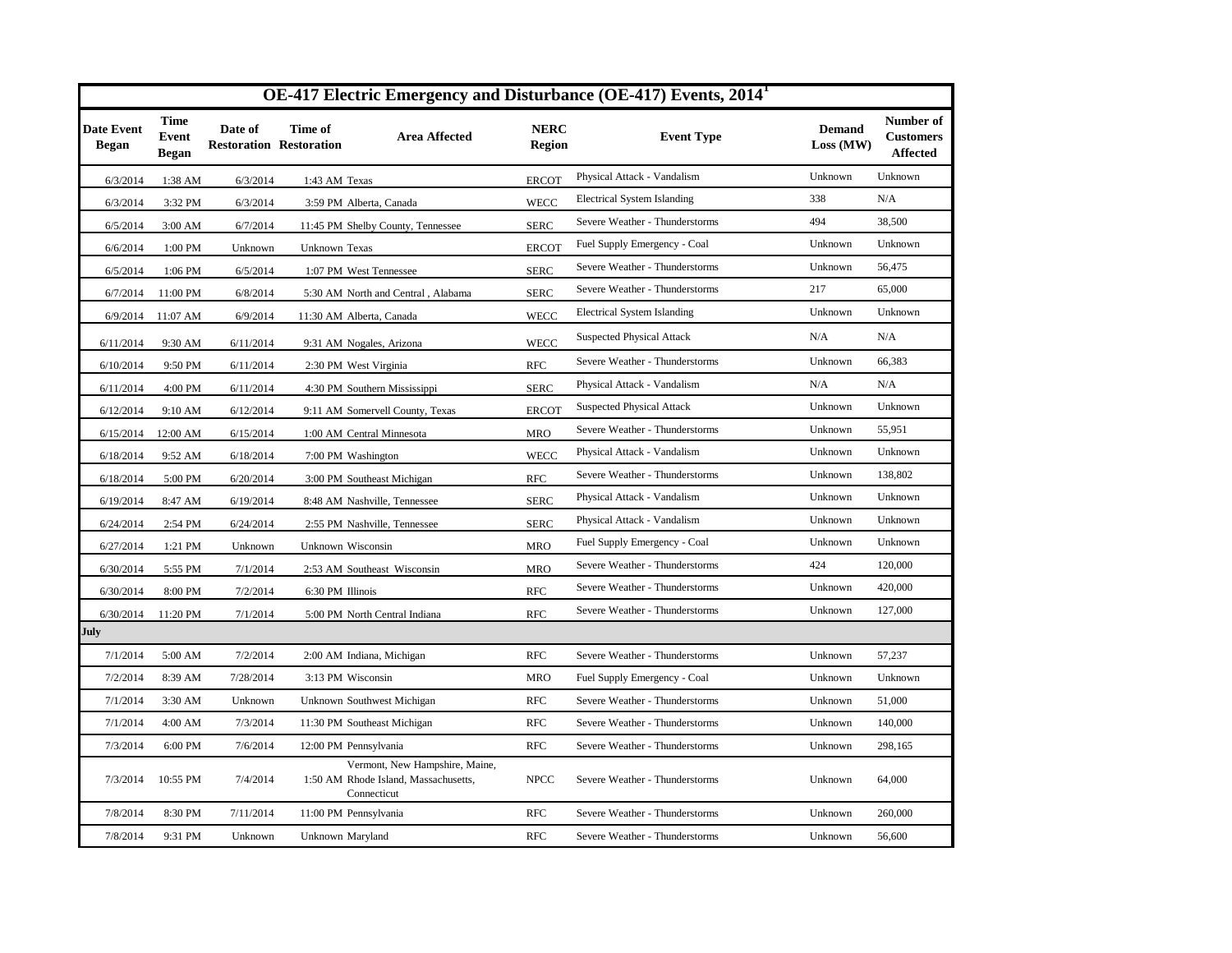|                            |                               |                                           | OE-417 Electric Emergency and Disturbance (OE-417) Events, 2014 <sup>1</sup> |                              |                                                |                            |                                                  |
|----------------------------|-------------------------------|-------------------------------------------|------------------------------------------------------------------------------|------------------------------|------------------------------------------------|----------------------------|--------------------------------------------------|
| <b>Date Event</b><br>Began | Time<br><b>Event</b><br>Began | Date of<br><b>Restoration Restoration</b> | Time of<br><b>Area Affected</b>                                              | <b>NERC</b><br><b>Region</b> | <b>Event Type</b>                              | <b>Demand</b><br>Loss (MW) | Number of<br><b>Customers</b><br><b>Affected</b> |
| 7/8/2014                   | 6:00 PM                       | 7/11/2014                                 | 5:53 PM Eastern Pennsylvania                                                 | <b>RFC</b>                   | Severe Weather - Thunderstorms                 | Unknown                    | 69,000                                           |
| 7/8/2014                   | 5:30 PM                       | 7/12/2014                                 | 11:20 PM Maryland, West Virginia                                             | <b>RFC</b>                   | Severe Weather - Thunderstorms                 | Unknown                    | 96,000                                           |
| 7/8/2014                   | 5:30 PM                       | 7/12/2014                                 | 11:30 PM West Virginia                                                       | <b>RFC</b>                   | Severe Weather - Thunderstorms                 | Unknown                    | 71,000                                           |
| 7/8/2014                   | 7:21 PM                       | 7/11/2014                                 | 7:00 AM Upstate New York                                                     | <b>NPCC</b>                  | Severe Weather - Thunderstorms                 | Unknown                    | 65,000                                           |
| 7/8/2014                   | 5:30 PM                       | 7/10/2014                                 | 3:00 PM Central and Northeastern Pennsylvania RFC                            |                              | Severe Weather - Thunderstorms                 | Unknown                    | 66,000                                           |
| 7/14/2014                  | 4:00 PM                       | 7/14/2014                                 | 4:15 PM Washington                                                           | <b>WECC</b>                  | <b>Suspected Physical Attack</b>               | Unknown                    | Unknown                                          |
| 7/23/2014                  | 7:14 PM                       | 7/24/2014                                 | 12:23 AM Arkansas, Louisiana                                                 | <b>SERC</b>                  | Severe Weather - Thunderstorms                 | Unknown                    | 57,299                                           |
| 7/24/2014                  | 4:29 PM                       | 7/24/2014                                 | 11:32 PM California                                                          | WECC                         | Load shedding of 100 Megawatts                 | 126                        | 26,856                                           |
| 7/27/2014                  | 5:00 PM                       | 7/28/2014                                 | 11:00 PM Southeast Michigan                                                  | <b>RFC</b>                   | Severe Weather - Thunderstorms                 | Unknown                    | 156,611                                          |
| 7/27/2014                  | 11:00 PM                      | 7/28/2014                                 | 4:00 AM Central California                                                   | <b>WECC</b>                  | Uncontrolled Loss of 300 Megawatts             | 480                        | 1                                                |
| August                     |                               |                                           |                                                                              |                              |                                                |                            |                                                  |
| 8/1/2014                   | 3:03 PM                       | 8/1/2014                                  | 3:04 PM Utah                                                                 | <b>WECC</b>                  | Physical Attack                                | Unknown                    | Unknown                                          |
| 8/13/2014                  | 6:08 AM                       | 8/13/2014                                 | 6:34 AM Alberta, Canada                                                      | <b>WECC</b>                  | Electrical System Separation (Islanding)       | 370                        | Unknown                                          |
| 8/20/2014                  | 1:21 AM                       | 8/20/2014                                 | 1:41 AM Alberta, Canada                                                      | <b>WECC</b>                  | Electrical System Separation (Islanding)       | Unknown                    | Unknown                                          |
| 8/23/2014                  | 4:39 PM                       | 8/24/2014                                 | 1:46 AM City of Highland, Illinois                                           | <b>RFC</b>                   | Operational Failure of Electrical System       | 31                         | 6,549                                            |
| 8/24/2014                  | 3:20 AM                       | 8/25/2014                                 | 7:05 AM North of San Francisco, California                                   | <b>WECC</b>                  | Earthquake                                     | 95                         | 70,000                                           |
| 8/26/2014                  | 3:30 PM                       | Unknown                                   | Unknown Southeast Michigan                                                   | <b>RFC</b>                   | Severe Weather - Thunderstorms                 | Unknown                    | Unknown                                          |
| 8/27/2014                  | 12:49 PM                      | 8/27/2014                                 | 1:30 PM Delaware                                                             | <b>RFC</b>                   | <b>Suspected Physical Attack</b>               | Unknown                    | Unknown                                          |
| 8/30/2014                  | 3:30 PM                       | 9/1/2014                                  | 2:30 PM Luzerne County, Pennsylvania                                         | <b>RFC</b>                   | <b>Suspected Physical Attack</b>               | Unknown                    | Unknown                                          |
| September                  |                               |                                           |                                                                              |                              |                                                |                            |                                                  |
| 9/5/2014                   | 8:00 PM                       | Unknown                                   | Unknown Michigan                                                             | <b>RFC</b>                   | Severe Weather - Thunderstorms                 | Unknown                    | 324,000                                          |
| 9/5/2014                   | 4:30 PM                       | 9/6/2014                                  | 2:00 PM Illinois                                                             | <b>RFC</b>                   | Severe Weather - Thunderstorms                 | Unknown                    | 180,400                                          |
| 9/5/2014                   | 7:14 PM                       | 9/6/2014                                  | 1:00 PM Lower Peninsula of Michigan                                          | <b>RFC</b>                   | Severe Weather - Thunderstorms                 | 50                         | 60,000                                           |
| 9/9/2014                   | 8:18 AM                       | 9/9/2014                                  | 11:59 PM Alberta, Canada                                                     | <b>WECC</b>                  | Electrical System Separation (Islanding)       | Unknown                    | Unknown                                          |
| 9/11/2014                  | 4:56 AM                       | 9/11/2014                                 | 5:37 AM Alberta, Canada                                                      | <b>WECC</b>                  | Electrical System Separation (Islanding)       | Unknown                    | Unknown                                          |
| 9/14/2014                  | 9:50 PM                       | 9/17/2014                                 | 3:08 PM Oregon                                                               | <b>WECC</b>                  | Electrical System Separation (Islanding)       | 1                          | 123                                              |
| 9/16/2014                  | 11:56 AM                      | 9/16/2014                                 | 11:57 AM California                                                          | <b>WECC</b>                  | Physical Attack - Vandalism                    | Unknown                    | Unknown                                          |
| 9/17/2014                  | 1:30 PM                       | 9/17/2014                                 | 2:00 PM Michigan                                                             | <b>RFC</b>                   | Suspected Physical Attack - Suspeious Activity | Unknown                    | Unknown                                          |
| 9/19/2014                  | 2:20 PM                       | 9/23/2014                                 | 1:10 PM Estacada, Oregon                                                     | <b>WECC</b>                  | Electrical System Separation (Islanding)       | $\mathbf{1}$               | 123                                              |
| 9/22/2014                  | 11:00 AM                      | 9/22/2014                                 | 11:01 AM Northeast Minnesota                                                 | <b>MRO</b>                   | Fuel Supply Emergency - Coal                   | 1,000                      | 140,000                                          |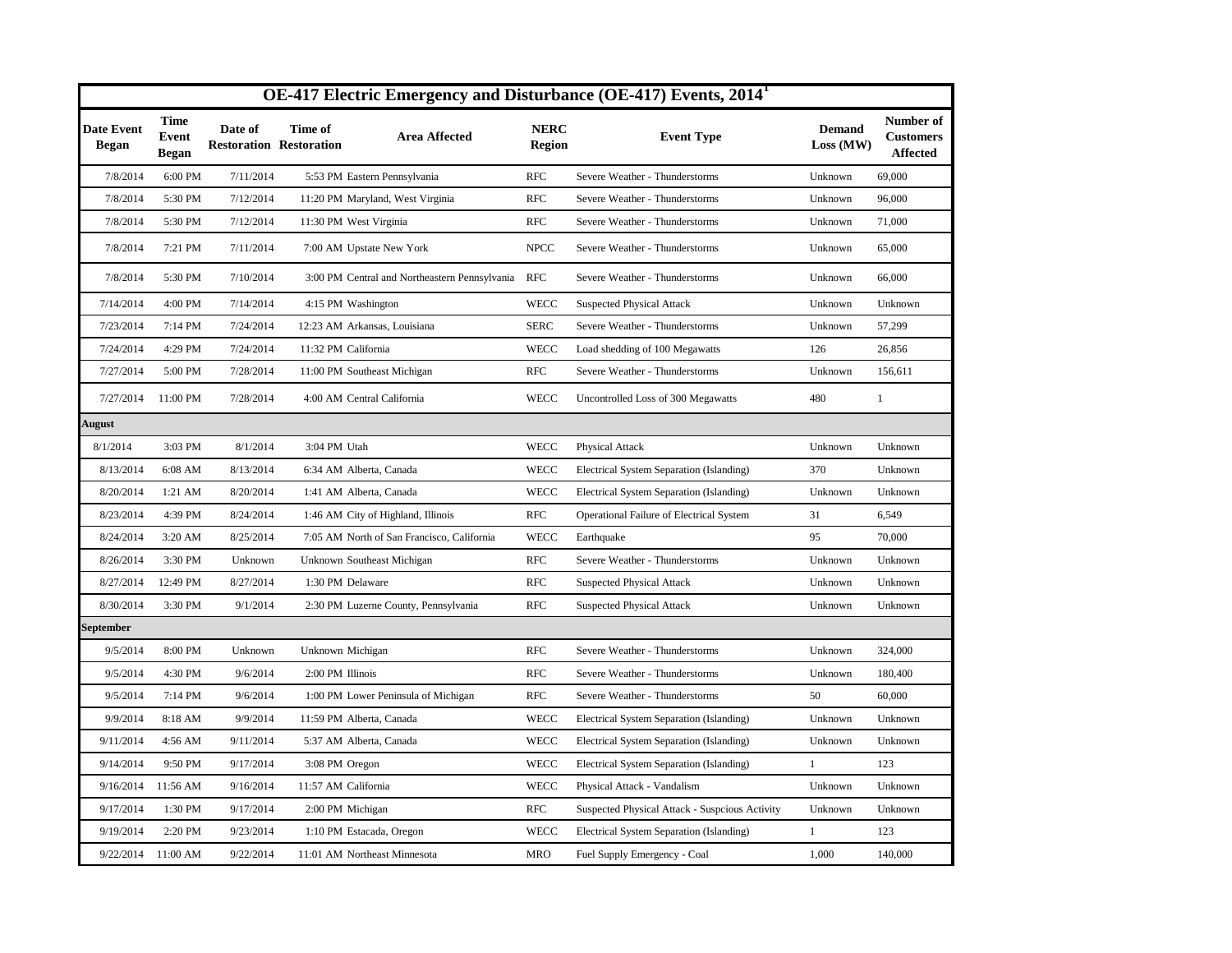| OE-417 Electric Emergency and Disturbance (OE-417) Events, 2014 <sup>1</sup> |                                      |                                           |                              |                                                                                          |                              |                                                                   |                            |                                                  |  |  |  |
|------------------------------------------------------------------------------|--------------------------------------|-------------------------------------------|------------------------------|------------------------------------------------------------------------------------------|------------------------------|-------------------------------------------------------------------|----------------------------|--------------------------------------------------|--|--|--|
| <b>Date Event</b><br><b>Began</b>                                            | <b>Time</b><br>Event<br><b>Began</b> | Date of<br><b>Restoration Restoration</b> | Time of                      | <b>Area Affected</b>                                                                     | <b>NERC</b><br><b>Region</b> | <b>Event Type</b>                                                 | <b>Demand</b><br>Loss (MW) | Number of<br><b>Customers</b><br><b>Affected</b> |  |  |  |
| 9/23/2014                                                                    | $1:13$ AM                            | 9/23/2014                                 | 3:00 AM New York             |                                                                                          | <b>NPCC</b>                  | Physical Attack - Suspcious Activity                              | N/A                        | N/A                                              |  |  |  |
| 9/21/2014                                                                    | 1:30 PM                              | Unknown                                   | Unknown New York             |                                                                                          | <b>NPCC</b>                  | Physical Attack - Suspcious Activity                              | Unknown                    | Unknown                                          |  |  |  |
| 9/24/2014                                                                    | 11:30 AM                             | 9/24/2014                                 | 3:43 PM Washington           |                                                                                          | <b>WECC</b>                  | Physical Attack - Vandalism                                       | Unknown                    | Unknown                                          |  |  |  |
| October                                                                      |                                      |                                           |                              |                                                                                          |                              |                                                                   |                            |                                                  |  |  |  |
| 10/2/2014                                                                    | 3:00 PM                              | 10/2/2014                                 |                              | 3:01 PM Cave Junction, Oregon                                                            | WECC                         | Suspected Physical Attack - Vandalism                             | Unknown                    | Unknown                                          |  |  |  |
| 10/2/2014                                                                    | 10:15 PM                             | Unknown                                   | Unknown Arkansas             |                                                                                          | <b>SERC</b>                  | Severe Weather - Thunderstorms                                    | Unknown                    | 67,300                                           |  |  |  |
| 10/2/2014                                                                    | 4:00 PM                              | 10/7/2014                                 | 10:00 AM Texas               |                                                                                          | <b>TRE</b>                   | Severe Weather - Thunderstorms                                    | Unknown                    | 500,000                                          |  |  |  |
| 10/6/2014                                                                    | 10:52 AM                             | 10/7/2014                                 | 12:52 AM Houston, Texas      |                                                                                          | <b>TRE</b>                   | Severe Weather - Thunderstorms                                    | 292                        | 129,237                                          |  |  |  |
| 10/7/2014                                                                    | 12:00 PM                             | 10/7/2014                                 | 12:01 PM Maryland            |                                                                                          | <b>RFC</b>                   | Suspected Physical Attack - Vandalism                             | Unknown                    | Unknown                                          |  |  |  |
| 10/8/2014                                                                    | 4:47 PM                              | 10/8/2014                                 |                              | 6:29 PM Rio Grande Valley Texas                                                          | <b>TRE</b>                   | Public Appeal to Reduce Electricity Usage; Load<br>Shed of 100 MW | Unknown                    | Unknown                                          |  |  |  |
| 10/8/2014                                                                    | 4:49 PM                              | 10/8/2014                                 |                              | 6:23 PM Rio Grande Valley Texas                                                          | <b>TRE</b>                   | Public Appeal to Reduce Electricity Usage; Load<br>Shed of 100 MW | 585                        | 120,000                                          |  |  |  |
| 10/9/2014                                                                    | 9:27 AM                              | Unknown                                   |                              | Unknown Rio Grande Valley Texas                                                          | <b>TRE</b>                   | Public Appeal to Reduce Electricity Usage                         | Unknown                    | 2,800                                            |  |  |  |
| 10/13/2014                                                                   | 12:45 PM                             | 10/13/2014                                | 4:15 PM Louisiana            |                                                                                          | <b>SERC</b>                  | Severe Weather - Thunderstorms                                    | Unknown                    | 68,600                                           |  |  |  |
| 10/14/2014                                                                   | 7:33 AM                              | 10/14/2014                                | 7:34 AM Oregon               |                                                                                          | <b>WECC</b>                  | Suspected Physical Attack - Vandalism                             | Unknown                    | Unknown                                          |  |  |  |
| 10/14/2014                                                                   | 6:20 PM                              | 10/14/2014                                | 6:28 PM Puerto Rico          |                                                                                          | N/A                          | <b>Voltage Reduction</b>                                          | Unknown                    | Unknown                                          |  |  |  |
| 10/14/2014                                                                   | 5:44 AM                              | 10/14/2014                                |                              | 5:50 PM Alabama, Florida, Georgia                                                        | <b>SERC</b>                  | Severe Weather - Thunderstorms                                    | 191                        | 57,475                                           |  |  |  |
| 10/15/2014                                                                   | 7:46 AM                              | 10/15/2014                                | 7:47 AM Oregon               |                                                                                          | WECC                         | Suspected Physical Attack - Vandalism                             | Unknown                    | Unknown                                          |  |  |  |
| 10/16/2014                                                                   | 9:12 AM                              | 10/17/2014                                | 3:00 PM Garden City, Kansas  |                                                                                          | <b>MRO</b>                   | Suspected Physical Attack - Vandalism                             | Unknown                    | Unknown                                          |  |  |  |
| 10/16/2014                                                                   | 1:25 PM                              | 10/16/2014                                | 5:26 PM Manitoba             |                                                                                          | <b>MRO</b>                   | <b>Suspected Physical Attack</b>                                  | 129                        | Unknown                                          |  |  |  |
| 10/20/2014                                                                   | 12:00 AM                             | Unknown                                   |                              | Unknown Howard County, Texas                                                             | <b>MRO</b>                   | Suspected Physical Attack - Vandalism                             | Unknown                    | Unknown                                          |  |  |  |
| 10/21/2014                                                                   | 8:25 AM                              | 10/21/2014                                | 10:08 AM Carmel, Indiana     |                                                                                          | <b>MRO</b>                   | <b>Suspected Cyber Attack</b>                                     | Unknown                    | Unknown                                          |  |  |  |
| 10/22/2014                                                                   | 10:46 PM                             | 10/22/2014                                |                              | 10:47 PM New Hampshire, Maine, Massachusetts, NPCC<br>Rhode Island, Connecticut, Vermont |                              | Severe Weather                                                    | Unknown                    | 66,650                                           |  |  |  |
| 10/24/2014                                                                   | 6:16 PM                              | 10/25/2014                                | 1:51 PM Enfield, Connecticut |                                                                                          | <b>NPCC</b>                  | Suspected Physical Attack - Vandalism                             | Unknown                    | Unknown                                          |  |  |  |
| 10/24/2014                                                                   | 4:00 PM                              | 10/24/2014                                |                              | 5:50 PM Howard County, Texas                                                             | <b>MRO</b>                   | Suspected Physical Attack - Vandalism                             | Unknown                    | Unknown                                          |  |  |  |
| 10/25/2014                                                                   | 4:00 PM                              | 10/25/2014                                |                              | 10:00 PM Greater Portland and Salem, Oregon                                              | <b>WECC</b>                  | Severe Weather - Wind                                             | 216                        | 78,000                                           |  |  |  |
| 10/25/2014                                                                   | 6:00 PM                              | Unknown                                   | Unknown                      | King County, Thurston County and<br>Kitsan County, Washington                            | <b>WECC</b>                  | Severe Weather - Wind                                             | 154                        | 96,000                                           |  |  |  |
| November                                                                     |                                      |                                           |                              |                                                                                          |                              |                                                                   |                            |                                                  |  |  |  |
| 11/1/2014                                                                    | $1:00$ AM                            | 11/1/2014                                 | 1:01 AM Portland, Oregon     |                                                                                          | <b>WECC</b>                  | Suspected Physical Attack - Vandalism                             | Unknown                    | Unknown                                          |  |  |  |